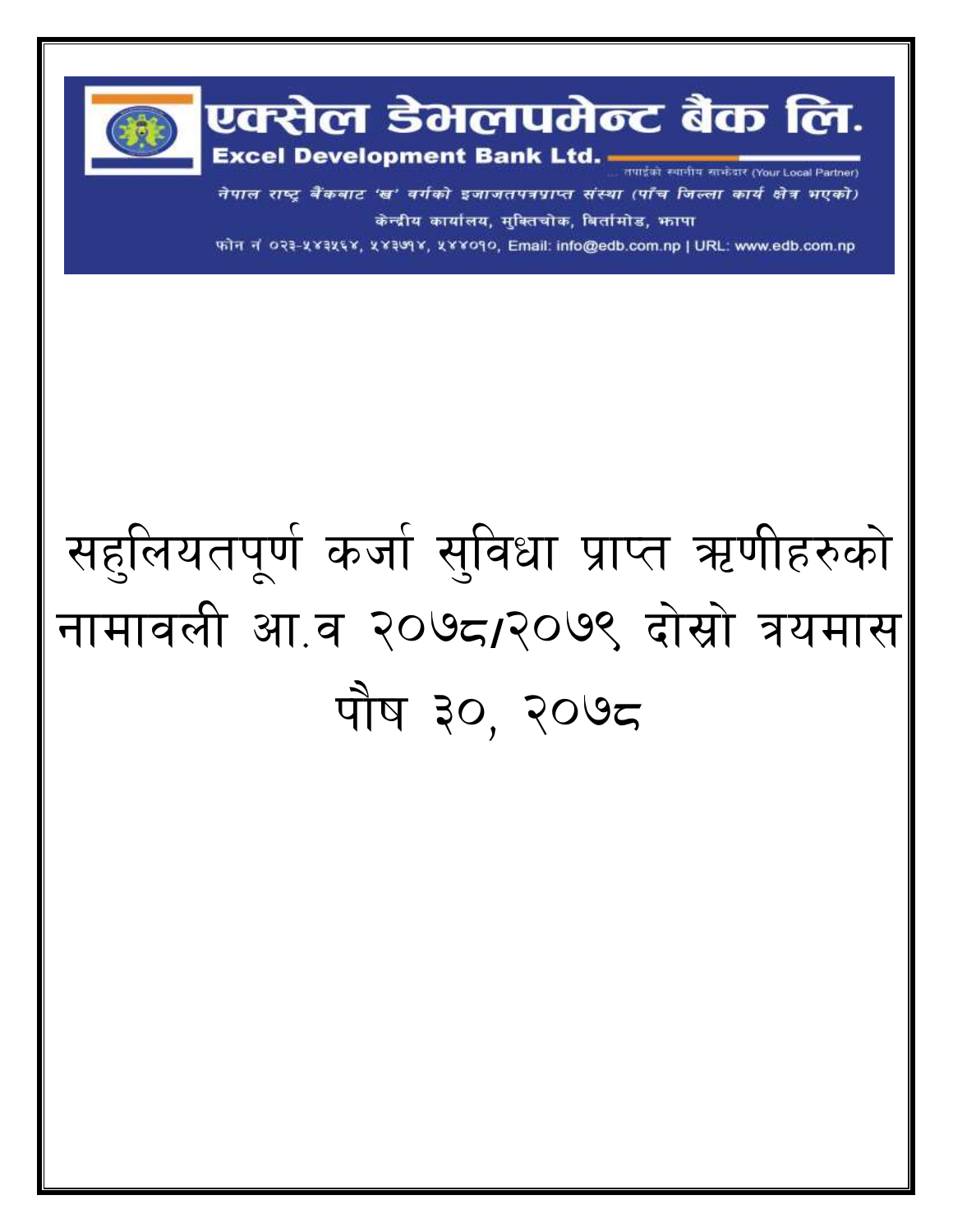|                | १. व्यवसायिक कृषि तथा पशुपन्छी कर्जा |                          |                                                           |  |
|----------------|--------------------------------------|--------------------------|-----------------------------------------------------------|--|
| <b>SN</b>      | <b>Borrower's Name</b>               | <b>Disbursement Date</b> | <b>Interest Subsidy for 2078/79</b><br>$(I & II$ Quarter) |  |
| 1              | Namrata Kiwi Firm                    | 04/06/2018               | 52,264.12                                                 |  |
| $\mathfrak{2}$ | Samira Agrotech Pvt.Ltd              | 07/07/2019               | 16,908.78                                                 |  |
| 3              | Dhana Shree Feeds And Poultry Farm   | 01/09/2019               | 91,506.15                                                 |  |
| 4              | Dhana Shree Feeds And Poultry Farm   | 01/09/2019               | 313,218.23                                                |  |
| 5              | Maa Pathivara Pashupanchhi Firm      | 02/25/2020               | 17,785.94                                                 |  |
| 6              | <b>Bangdel Bangur Firm</b>           | 12/10/2019               | 17,577.42                                                 |  |
| 7              | Shree Pragati Path Krishi Sahakari   | 03/07/2019               | 106,923.95                                                |  |
| 8              | Dakshinkali Poultry Farm             | 11/12/2019               | 25,263.93                                                 |  |
| 9              | Saksham Poultry Farm                 | 05/31/2018               | 25,680.67                                                 |  |
| 10             | Golden Gate Agro Farm Pvt.Ltd        | 12/31/2019               | 79,608.01                                                 |  |
| 11             | Khushi Matsya Krishi Farm            | 04/02/2019               | 250,150.28                                                |  |
| 12             | Manakamana Poultry Firm              | 09/28/2018               | 50,056.88                                                 |  |
| 13             | Pathivara Bahudesiya Krishi Firm     | 09/18/2018               | 23,358.90                                                 |  |
| 14             | Golden Gate Agro Farm Pvt.Ltd        | 12/31/2019               | 197,279.78                                                |  |
| 15             | Indrusha Krishi Firm                 | 10/08/2018               | 20,361.10                                                 |  |
| 16             | Bhawani Local Kukhura Palan Firm     | 07/15/2019               | 15,683.78                                                 |  |
| 17             | Mordern Agricultulture Farm          | 03/20/2020               | 97,482.33                                                 |  |
| 18             | Kedem Krishi Firm                    | 02/11/2019               | 20,608.92                                                 |  |
| 19             | Sukhani Bangur Firm                  | 09/24/2018               | 14,193.14                                                 |  |
| 20             | Prajananda Pashupalan Kendra         | 06/13/2019               | 32,861.19                                                 |  |
| 21             | Dakshinkali Poultry Farm             | 11/12/2019               | 35,114.26                                                 |  |
| 22             | Mordern Agricultultural Farm         | 03/20/2020               | 37,004.83                                                 |  |
| 23             | Saksham Poultry Farm                 | 03/27/2019               | 16,172.21                                                 |  |
| 24             | Aadarsha Agro Pvt Ltd                | 07/29/2020               | 102,081.94                                                |  |
| 25             | Asthanga Pharmaccuticals Pvt. Ltd    | 12/19/2019               | 569,359.37                                                |  |
| 26             | Asthanga Pharmaccuticals Pvt. Ltd    | 12/19/2019               | 623, 641. 28                                              |  |
| 27             | Mechi Organic Krishi Center Pvt Ltd  | 10/16/2020               | 62,450.19                                                 |  |
| 28             | Dipika Krishi Firm                   | 08/27/2020               | 22,448.54                                                 |  |
| 29             | Dipika Krishi Firm                   | 08/27/2020               | 23,713.42                                                 |  |
| 30             | Nishan And Dipsan Chyau Udhyog       | 09/18/2020               | 9,932.03                                                  |  |
| 31             | Nishan And Dipsan Chyau Udhyog       | 08/16/2020               | 25,007.05                                                 |  |
| 32             | Kanakai Pashupanchi Palan Tatha Kri  | 08/02/2020               | 21,912.32                                                 |  |
| 33             | Neupane Krishi Tatha Pasupanchi Fir  | 10/06/2020               | 10,225.04                                                 |  |
| 34             | Shrijanshil Krishi Firm              | 03/15/2018               | 59,858.66                                                 |  |
| 35             | Daju Bhai Krishi Farm                | 11/19/2020               | 29,911.34                                                 |  |
| 36             | Aayushdev Krishi Firm                | 12/13/2020               | 64,726.61                                                 |  |
| 37             | Golden Gate Agro Farm Pvt.Ltd        | 10/15/2020               | 298,520.42                                                |  |
| 38             | Lotus Green Agriculture Farm Pvt Lt  | 01/05/2021               | 239,526.74                                                |  |
| 39             | Lotus Green Agriculture Farm Pvt Lt  | 01/03/2021               | 195,561.42                                                |  |
| 40             | Bhattrai Krishi Tatha Pashupalan Fi  | 12/27/2020               | 43,068.74                                                 |  |
| 41             | Subarna Gai Firm                     | 01/08/2021               | 32,966.90                                                 |  |
| 42             | Krishna Krishi Firm                  | 10/20/2020               | 29,952.74                                                 |  |
| 43             | Krishna Krishi Firm                  | 11/05/2020               | 87,178.11                                                 |  |
| 44             | Krishna Krishi Firm                  | 10/20/2020               | 110,094.93                                                |  |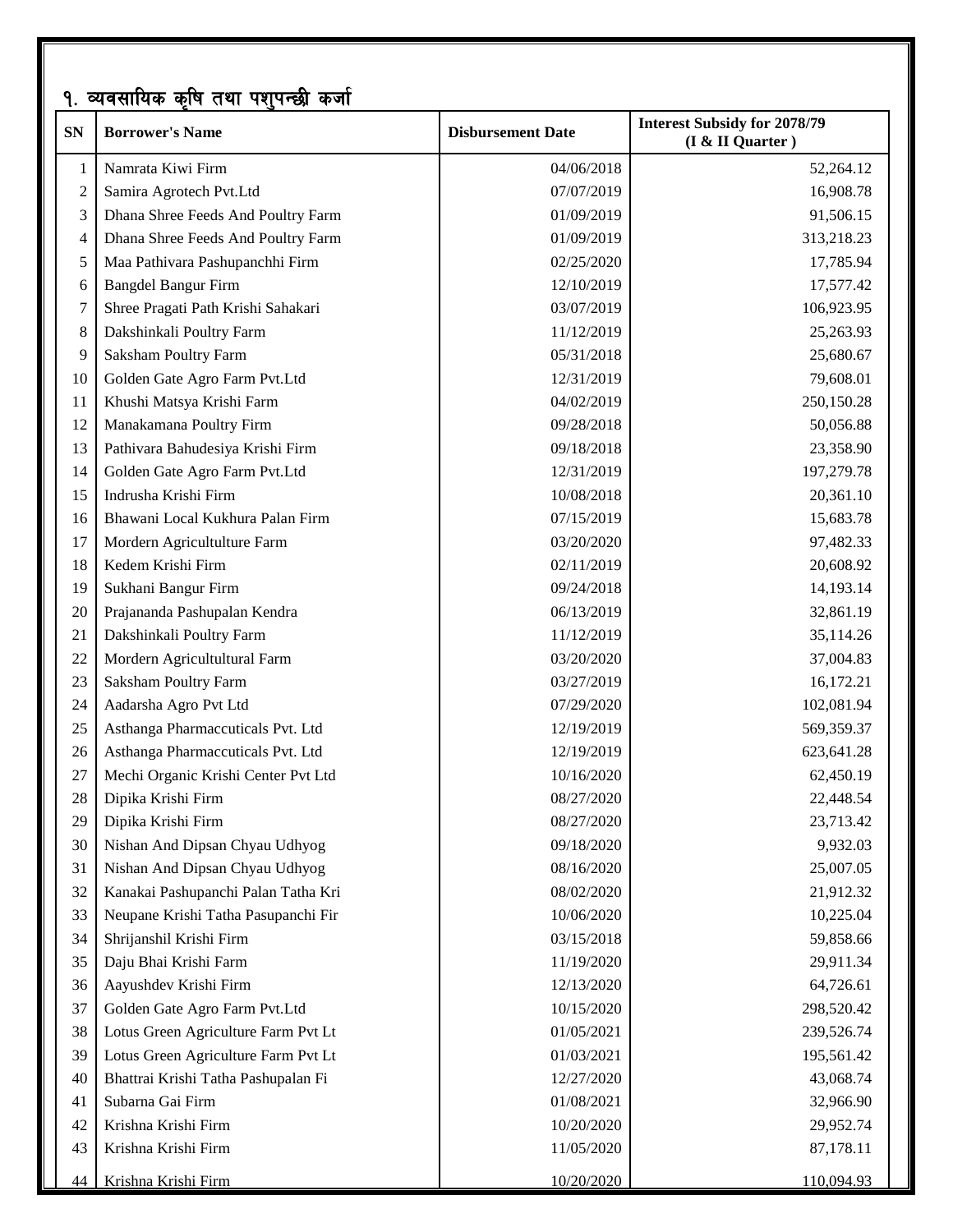| 45 | Shree Mansarowar Krishi Sahakari Sa | 12/23/2020 | 139,763.33 |
|----|-------------------------------------|------------|------------|
| 46 | Silvar Mountain Tea Industries      | 12/24/2020 | 313,086.97 |
| 47 | Mechi Organic Krishi Center Pvt Ltd | 10/16/2020 | 408,448.64 |
| 48 | Tirtha Poultry Farm                 | 01/13/2021 | 21,960.95  |
| 49 | Sova Agriculture Firm               | 1/17/2021  | 17,579.49  |
| 50 | Kattel Group Integrated Agriculture | 2/8/2021   | 147,430.74 |
| 51 | Shree Siddhi Krishi Farm            | 2/22/2021  | 50,068.92  |
| 52 | Mainali Hatha Kagaj Kharid Bikri Ke | 3/7/2021   | 66,522.02  |
| 53 | Yubaraj Dairy Udhyog                | 3/1/2021   | 34,093.83  |
| 54 | Kattel Group Integrated Agriculture | 3/10/2021  | 98,869.76  |
| 55 | Aaditya Krishi Firm                 | 2/24/2021  | 33,422.28  |
| 56 | <b>B.K Krishi Firm</b>              | 3/1/2021   | 111,341.25 |
| 57 | Pathivara Devi Krishi Firm          | 3/4/2021   | 35,939.46  |
| 58 | Pathivara Devi Krishi Firm          | 3/4/2021   | 22,721.14  |
| 59 | Singhabahini Krishi Tatha Pashupala | 3/18/2021  | 34,049.54  |
| 60 | Gaurishankar Bakhra Firm            | 3/28/2021  | 34,706.63  |
| 61 | Chamlagain Krishi Firm              | 3/14/2021  | 22,717.48  |
| 62 | Kundalani Krisi Tatha Pasupalan     | 4/12/2021  | 112,581.64 |
| 63 | Kundalani Krisi Tatha Pasupalan     | 4/12/2021  | 37,467.94  |
| 64 | Prabashi Jhapali Agro Farm Pvt. Ltd | 3/25/2021  | 139,099.26 |
| 65 | Prabashi Jhapali Agro Farm Pvt. Ltd | 3/25/2021  | 125,199.86 |
| 66 | Purbi Kiran Krishi Farm Pvt. Ltd    | 4/1/2021   | 279,429.76 |
| 67 | Purbi Kiran Krishi Farm Pvt. Ltd    | 4/1/2021   | 100,203.72 |
| 68 | <b>B.M Krishi Firm</b>              | 3/15/2021  | 50,007.47  |
| 69 | <b>B.M Krishi Firm</b>              | 3/15/2021  | 32,810.37  |
| 70 | Salina Krishi Firm                  | 4/5/2021   | 77,318.32  |
| 71 | Salina Krishi Firm                  | 3/24/2021  | 87,039.05  |
| 72 | Durga Bhawani Chyau Udyog           | 3/22/2021  | 68,047.26  |
| 73 | Balgopal Krishi Firm                | 3/18/2021  | 68,081.41  |
| 74 | Suryadevi Krishi Firm               | 3/24/2021  | 24,508.92  |
| 75 | Raj Family Krishi Firm              | 5/7/2021   | 36,890.24  |
| 76 | Citizen Agro And Poultry Pvt.Ltd    | 05/20/2021 | 124,999.63 |
| 77 | Silvar Mountain Tea Industries      | 07/06/2021 | 30,767.78  |
| 78 | Prinsha Pranish Krishi Firm         | 06/24/2021 | 20,277.25  |
| 79 | Kanchanjangha Agro Forestry Pvt. Lt | 07/20/2021 | 112,794.32 |
| 80 | Origin Bees Agro Pvt. Ltd.          | 07/26/2021 | 112,152.90 |
| 81 | Dajuvai Ekakrit Krishi Firm         | 07/25/2021 | 66,515.33  |
| 82 | Dajuvai Ekakrit Krishi Firm         | 07/25/2021 | 71,300.92  |
| 83 | Dajuvai Ekakrit Krishi Firm         | 07/26/2021 | 87,807.91  |
| 84 | Sanawi Krishi Firm                  | 08/11/2021 | 21,835.17  |
| 85 | B.M. Krishi Firm                    | 9/2/2021   | 14,529.12  |
| 86 | Sanawi Krishi Firm                  | 8/17/2021  | 38,758.89  |
| 87 | B And B Breeding Pvt. Ltd.          | 9/12/2021  | 207,407.01 |
| 88 | <b>B</b> And <b>B</b> Breeding      | 9/12/2021  | 150,064.71 |
| 89 | B And B Breeding Pvt. Ltd.          | 9/12/2021  | 171,232.87 |
| 90 | Lotus Green Agriculture Farm Pvt Lt | 9/21/2021  | 76,027.79  |
| 91 | Uryara Krishi Farm                  | 9/20/2021  | 25,863.92  |
| 92 | Kushiyarbari Krishi Firm            | 10/5/2021  | 19,665.10  |
| 93 | Salina Bakhra Palan                 | 9/27/2021  | 13,779.33  |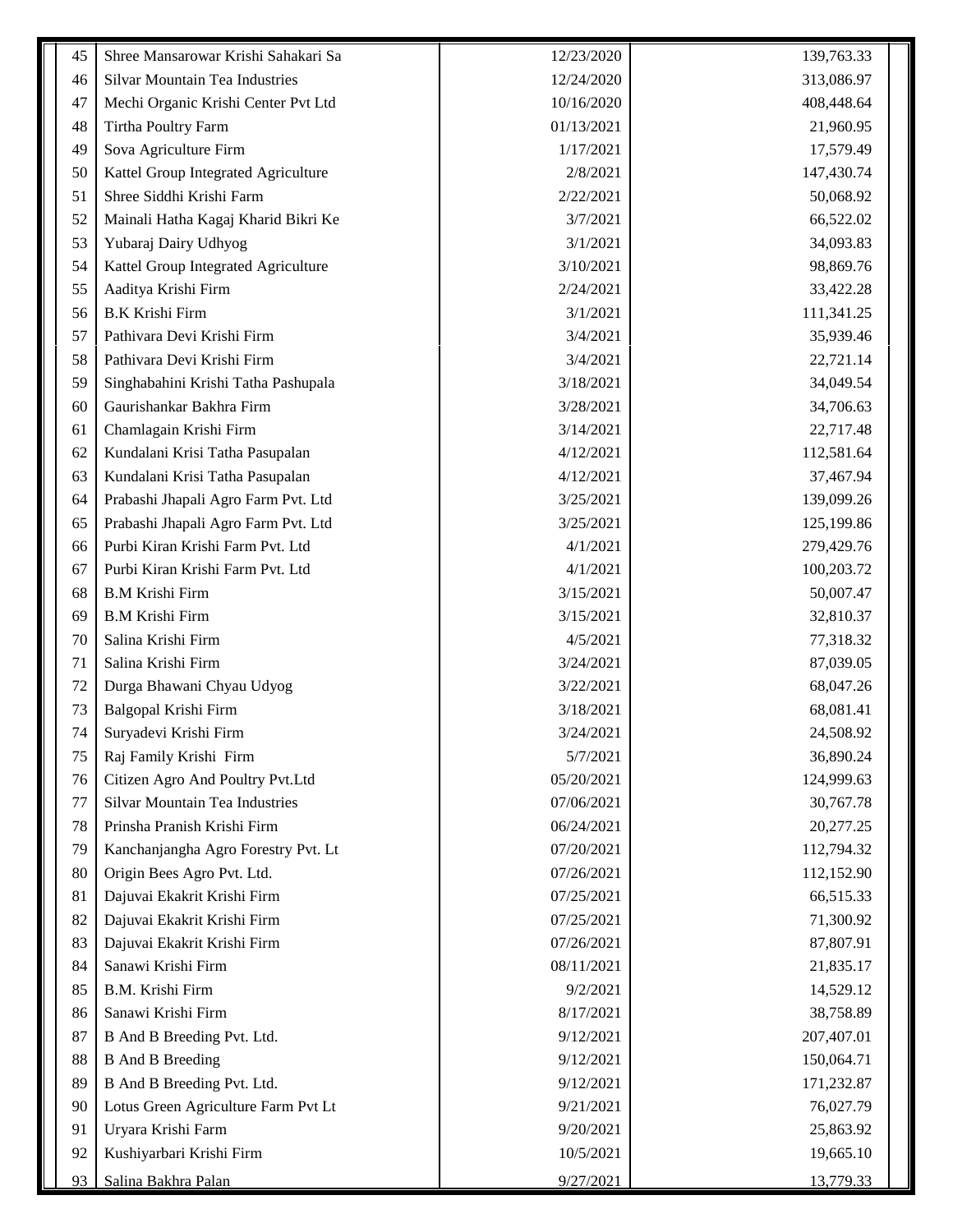| 94  | Bal Bisauni Triveni Krishi Farm Pvt | 9/27/2021  | 114,452.23 |
|-----|-------------------------------------|------------|------------|
| 95  | Reshma Pashupalan Tatha Krishi Firm | 9/24/2021  | 22,191.88  |
| 96  | Bal Bisauni Triveni Krishi Farm Pvt | 9/27/2021  | 61,776.13  |
| 97  | Gothalo Krishi Tatha Pashupankshi F | 9/20/2021  | 19,545.24  |
| 98  | Citizen Agro And Poultry Pvt.Ltd    | 9/23/2021  | 33,287.36  |
| 99  | Gothalo Krishi Tatha Pashupankshi F | 11/3/2021  | 7,917.77   |
| 100 | Manisha Krishi Firm                 | 10/27/2021 | 13,355.95  |
| 101 | Manisha Krishi Firm                 | 10/27/2021 | 9,808.71   |
| 102 | Barsha Puja Pashupalan Tathakrishi  | 11/9/2021  | 8,429.87   |
| 103 | <b>B</b> And <b>B</b> Breeding      | 11/16/2021 | 16,986.22  |
| 104 | Greenzone Ekikrit Krishi Firm       | 12/27/2021 | 5,753.37   |

## २. वैदेशिक रोजगारीबाट फर्केका युवा परियोजना कर्जा

| <b>SN</b>      | <b>Borrower's Name</b>      | <b>Disbursement Date</b> | <b>Interest Subsidy for 2078/79</b><br>$(I & II$ Quarter) |
|----------------|-----------------------------|--------------------------|-----------------------------------------------------------|
|                | Jal Cottage Hotel And Lodge | 05/10/2019               | 22,602.26                                                 |
| 2              | Bishnu Bahadur Subedi       | 23/12/2020               | 21,543.46                                                 |
| 3              | Roshan Khanal               | 24/12/2020               | 21,540.07                                                 |
| $\overline{4}$ | Bhishma Interprises         | 3/19/2021                | 22,898.92                                                 |
| 5              | Mani Kumar Tiruwa           | 07/13/2021               | 23,757.07                                                 |
| 6              | Pramod Kumar Chaudhary      | 07/02/2021               | 24,274.02                                                 |
| $\mathcal{L}$  | Raj Kumar Majhi             | 9/27/2021                | 13,981.20                                                 |
| 8              | New Manakamana Gril Udhyog  | 9/27/2021                | 7,097.94                                                  |

## <u>३. दलित समुदाय व्यवसाय विकास कर्जा</u>

| <b>SN</b> | <b>Borrower's Name</b>    | <b>Disbursement Date</b> | <b>Interest Subsidy for 2078/79</b><br>$(I & II$ Quarter) |
|-----------|---------------------------|--------------------------|-----------------------------------------------------------|
|           | Hamro Gorkha Tailoring    | 16/07/2019               | 16,585.18                                                 |
|           | Laxmi Kapada Pasal        | 18/09/2020               | 20.517.74                                                 |
|           | Om Shankar Jwellers Pasal | 08/02/2021               | 22,549.10                                                 |

## $\times$  महिला उद्यमशीलता कर्जा

| <b>SN</b> | <b>Borrower's Name</b>             | <b>Disbursement Date</b> | <b>Interest Subsidy for 2078/79</b><br>$(I & II$ Quarter) |
|-----------|------------------------------------|--------------------------|-----------------------------------------------------------|
|           | Rupa Silai Bunai Center            | 8/26/2019                | 13,863.92                                                 |
| 2         | Chandrama Krishi Firm              | 10/3/2019                | 40,672.65                                                 |
| 3         | Masala Zone Resturant And Bar      | 1/3/2020                 | 33,484.94                                                 |
| 4         | Kumaneyol Nepali Hate Kagaj Udhyog | 3/12/2020                | 12,279.91                                                 |
| 5         | New Aligens Sringar Griha          | 9/5/2019                 | 29,775.16                                                 |
| 6         | R.S. Traders                       | 1/3/2020                 | 32,834.40                                                 |
| 7         | Almira International               | 7/16/2019                | 28,204.88                                                 |
| 8         | New Shubhechchha Ladies Collection | 12/31/2019               | 30,751.84                                                 |
| 9         | Rita Hardware Byawasaya            | 9/27/2020                | 36,725.95                                                 |
| 10        | <b>Red Track</b>                   | 9/22/2020                | 37,380.78                                                 |
| 11        | <b>Pulse Beauty Parlour</b>        | 9/2/2020                 | 37,868.05                                                 |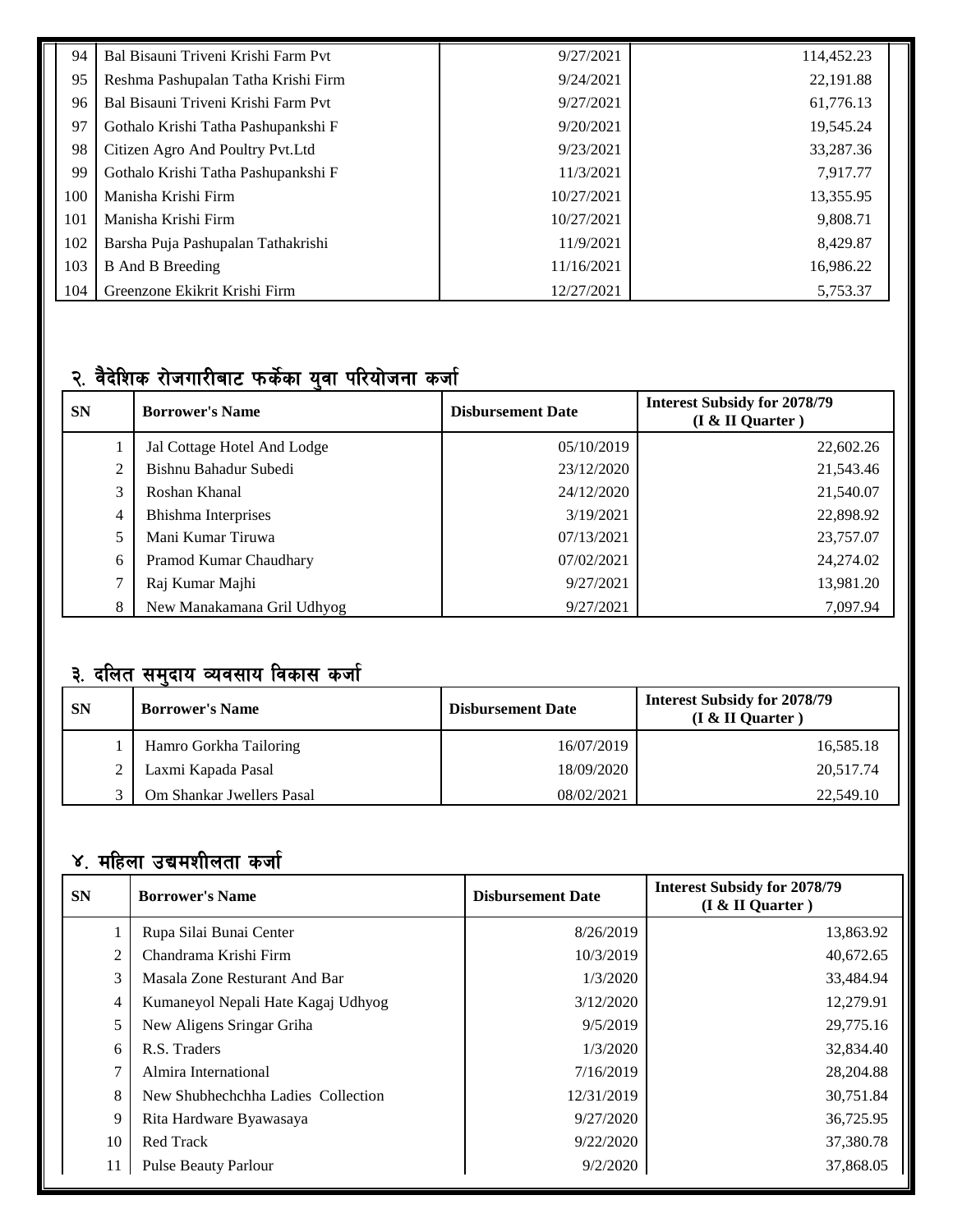| Pulse Cosmetic<br>12<br>9/2/2020<br>8/16/2020<br>13<br><b>Sumitra Varieties</b><br>U&Me Fashion Wear<br>10/5/2020<br>14<br>15<br>Om Suppliers<br>9/21/2020<br>New Public Pustak Tatha Stationery<br>9/10/2020<br>16<br>Hotel Krishna<br>17<br>10/6/2020<br>9/4/2020<br>18<br>The Royal Sorting & Suiting<br>B & B Cosmetic<br>19<br>10/2/2020<br>Sumitra Kirana Pasal<br>20<br>9/22/2020<br>S.K.D Foods<br>21<br>9/10/2020<br>22<br>Panchakanya Store<br>9/28/2020<br>23<br>Arup Store<br>9/28/2020<br>24<br>Samridhi Grill Tatha Aluminum Udhyo<br>9/20/2020 | 38,104.22<br>24,842.95<br>24,459.94<br>24,500.05<br>36,858.88<br>19,550.14<br>37,878.08<br>25,104.37<br>37,469.71<br>37,158.96 |
|---------------------------------------------------------------------------------------------------------------------------------------------------------------------------------------------------------------------------------------------------------------------------------------------------------------------------------------------------------------------------------------------------------------------------------------------------------------------------------------------------------------------------------------------------------------|--------------------------------------------------------------------------------------------------------------------------------|
|                                                                                                                                                                                                                                                                                                                                                                                                                                                                                                                                                               |                                                                                                                                |
|                                                                                                                                                                                                                                                                                                                                                                                                                                                                                                                                                               |                                                                                                                                |
|                                                                                                                                                                                                                                                                                                                                                                                                                                                                                                                                                               |                                                                                                                                |
|                                                                                                                                                                                                                                                                                                                                                                                                                                                                                                                                                               |                                                                                                                                |
|                                                                                                                                                                                                                                                                                                                                                                                                                                                                                                                                                               |                                                                                                                                |
|                                                                                                                                                                                                                                                                                                                                                                                                                                                                                                                                                               |                                                                                                                                |
|                                                                                                                                                                                                                                                                                                                                                                                                                                                                                                                                                               |                                                                                                                                |
|                                                                                                                                                                                                                                                                                                                                                                                                                                                                                                                                                               |                                                                                                                                |
|                                                                                                                                                                                                                                                                                                                                                                                                                                                                                                                                                               |                                                                                                                                |
|                                                                                                                                                                                                                                                                                                                                                                                                                                                                                                                                                               |                                                                                                                                |
|                                                                                                                                                                                                                                                                                                                                                                                                                                                                                                                                                               | 29,873.86                                                                                                                      |
|                                                                                                                                                                                                                                                                                                                                                                                                                                                                                                                                                               | 31,807.00                                                                                                                      |
|                                                                                                                                                                                                                                                                                                                                                                                                                                                                                                                                                               | 37,289.89                                                                                                                      |
| 25<br>Sarmila Kirana Pasal<br>9/7/2020                                                                                                                                                                                                                                                                                                                                                                                                                                                                                                                        | 36,821.15                                                                                                                      |
| Nitu Kirana Pasal<br>26<br>9/22/2020                                                                                                                                                                                                                                                                                                                                                                                                                                                                                                                          | 24,505.70                                                                                                                      |
| 27<br>Khatiwada Krishi Firm<br>9/20/2020                                                                                                                                                                                                                                                                                                                                                                                                                                                                                                                      | 36,756.62                                                                                                                      |
| 28<br>Radhaswami Diagnostic Center Pvt Lt<br>11/11/2020                                                                                                                                                                                                                                                                                                                                                                                                                                                                                                       | 25,476.25                                                                                                                      |
| 29<br>Maa Pathibhara Silai Tatha Chhapai<br>11/13/2020                                                                                                                                                                                                                                                                                                                                                                                                                                                                                                        | 37,984.29                                                                                                                      |
| 30<br>Subedi Chiya Nasta Pasal<br>10/15/2020                                                                                                                                                                                                                                                                                                                                                                                                                                                                                                                  | 12,496.65                                                                                                                      |
| 31<br>Planet Bakery & Coffee<br>11/9/2020                                                                                                                                                                                                                                                                                                                                                                                                                                                                                                                     | 25,493.21                                                                                                                      |
| 32<br>Rojal & Shrijal Traders<br>11/13/2020                                                                                                                                                                                                                                                                                                                                                                                                                                                                                                                   | 25,322.84                                                                                                                      |
| 33<br>Sangita Fancy Store<br>11/22/2020                                                                                                                                                                                                                                                                                                                                                                                                                                                                                                                       | 20,235.98                                                                                                                      |
| 34<br>Dika Fancy Collectio<br>11/23/2020                                                                                                                                                                                                                                                                                                                                                                                                                                                                                                                      | 20,960.00                                                                                                                      |
| 35<br>Jateli Shoes Centre<br>11/23/2020                                                                                                                                                                                                                                                                                                                                                                                                                                                                                                                       | 25,343.37                                                                                                                      |
| Sabitra Store<br>36<br>11/25/2020                                                                                                                                                                                                                                                                                                                                                                                                                                                                                                                             | 38,741.00                                                                                                                      |
| Sumnima Kirana Pasal<br>37<br>11/26/2020                                                                                                                                                                                                                                                                                                                                                                                                                                                                                                                      | 20,646.47                                                                                                                      |
| 38<br>New Easy Mini Mart<br>11/26/2020                                                                                                                                                                                                                                                                                                                                                                                                                                                                                                                        | 38,759.06                                                                                                                      |
| 39<br>Thapa Falful Tatha Tarkari Pasal<br>11/27/2020                                                                                                                                                                                                                                                                                                                                                                                                                                                                                                          | 25,346.61                                                                                                                      |
| 40<br><b>R</b> R Traders<br>12/2/2020                                                                                                                                                                                                                                                                                                                                                                                                                                                                                                                         | 25,837.04                                                                                                                      |
| Magar Phalphul Pasal<br>12/3/2020<br>41                                                                                                                                                                                                                                                                                                                                                                                                                                                                                                                       | 25,825.68                                                                                                                      |
| 42<br>Prawardha Fancy Store<br>12/6/2020                                                                                                                                                                                                                                                                                                                                                                                                                                                                                                                      | 12,913.18                                                                                                                      |
| Kankai Stores<br>43<br>12/7/2020                                                                                                                                                                                                                                                                                                                                                                                                                                                                                                                              | 38,715.06                                                                                                                      |
| Kanish Collection<br>44<br>12/8/2020                                                                                                                                                                                                                                                                                                                                                                                                                                                                                                                          | 31,326.41                                                                                                                      |
| 45<br>Sukriti Kapada Tatha Fancy Pasal<br>12/7/2020                                                                                                                                                                                                                                                                                                                                                                                                                                                                                                           | 32,396.68                                                                                                                      |
| New Bhattarai Kirana Pasal<br>12/2/2020<br>46                                                                                                                                                                                                                                                                                                                                                                                                                                                                                                                 | 38,711.21                                                                                                                      |
| Pathivara Collection<br>47<br>12/9/2020                                                                                                                                                                                                                                                                                                                                                                                                                                                                                                                       | 38,761.37                                                                                                                      |
| Sandhya Enterprises<br>48<br>12/9/2020                                                                                                                                                                                                                                                                                                                                                                                                                                                                                                                        | 25,822.82                                                                                                                      |
| Madan Kirana Pasal<br>49<br>12/14/2020                                                                                                                                                                                                                                                                                                                                                                                                                                                                                                                        | 30,991.84                                                                                                                      |
| Khadka Food Products<br>50<br>12/10/2020                                                                                                                                                                                                                                                                                                                                                                                                                                                                                                                      | 20,833.08                                                                                                                      |
| Prashant Kirana Pasal<br>51<br>12/10/2020                                                                                                                                                                                                                                                                                                                                                                                                                                                                                                                     | 25,815.20                                                                                                                      |
| Bindhyabasini Khadhya Store<br>52<br>12/10/2020                                                                                                                                                                                                                                                                                                                                                                                                                                                                                                               | 12,904.49                                                                                                                      |
| 53<br>Big Time Beauty & Photography<br>10/21/2020                                                                                                                                                                                                                                                                                                                                                                                                                                                                                                             | 18,322.84                                                                                                                      |
| Birtamode Aquarium & Pet Shop<br>54<br>10/22/2020                                                                                                                                                                                                                                                                                                                                                                                                                                                                                                             | 12,755.59                                                                                                                      |
| Rajesh Kirana Pasal<br>55<br>12/24/2020                                                                                                                                                                                                                                                                                                                                                                                                                                                                                                                       | 25,765.75                                                                                                                      |
| The Collection Bhattarai Shoe Cente<br>56<br>12/17/2020                                                                                                                                                                                                                                                                                                                                                                                                                                                                                                       | 33,815.33                                                                                                                      |
| Nepal Cosmetic Pasal<br>57<br>12/16/2020                                                                                                                                                                                                                                                                                                                                                                                                                                                                                                                      | 36,112.78                                                                                                                      |
| 58<br>Aayusma Bakery And Khaja Ghar<br>12/28/2020                                                                                                                                                                                                                                                                                                                                                                                                                                                                                                             | 18,027.03                                                                                                                      |
| Pathivara Varieties<br>1/5/2021<br>59<br>39,417.43                                                                                                                                                                                                                                                                                                                                                                                                                                                                                                            |                                                                                                                                |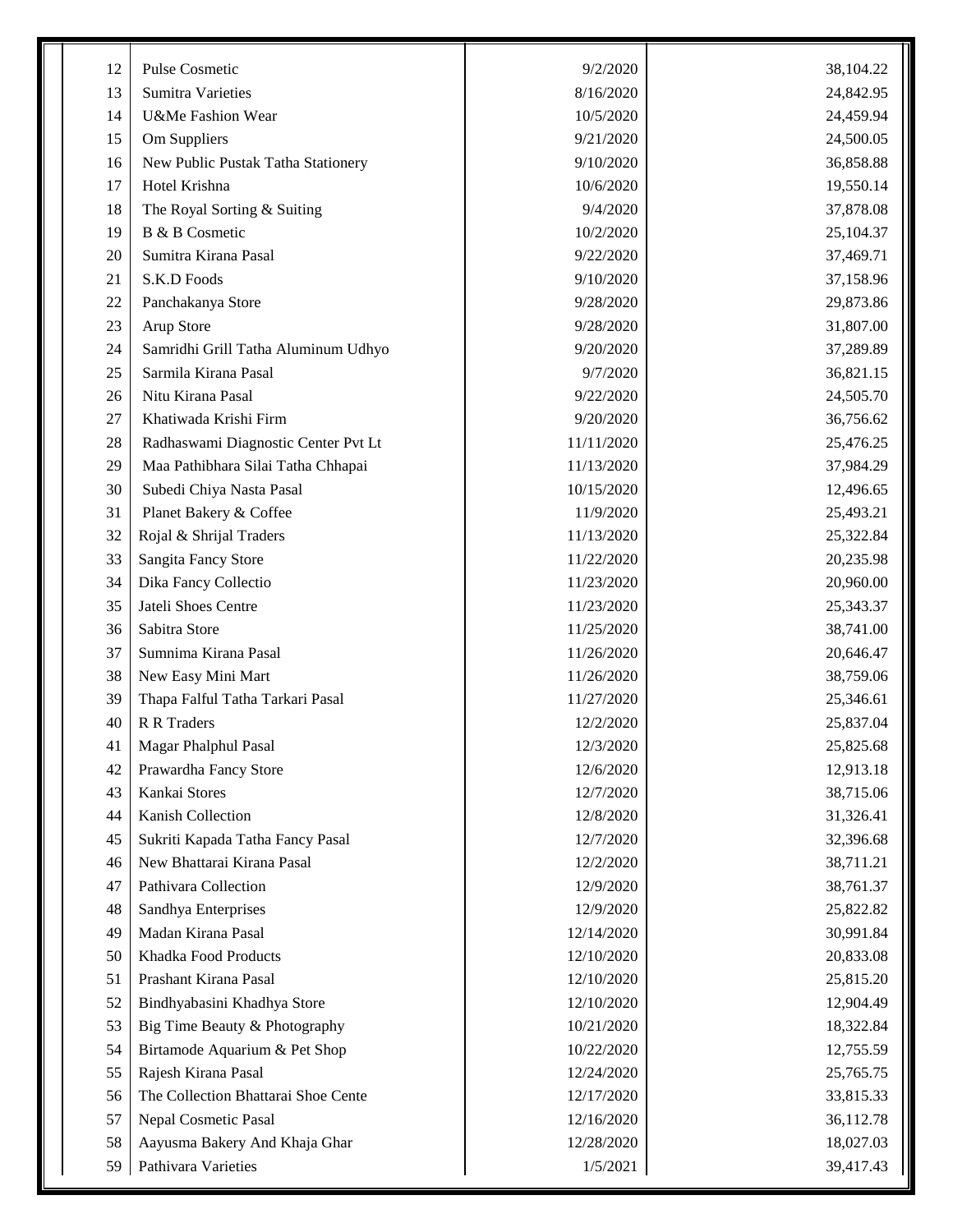| Avi Shoes Center<br>10/21/2020<br>60<br>Gautam Krishi Farm<br>10/20/2020<br>61<br>Sima Cold Tatha Kirana Pasal<br>62<br>12/20/2020<br>63<br>Anju Fancy Pasal<br>12/18/2020<br>Hamro Kirana Tatha Fancy Pasal<br>1/10/2021<br>64<br>65<br>Karna Kumari Krishi Tatha Pasupalan<br>12/23/2020<br><b>Bisesh Kirana Pasal</b><br>1/3/2021<br>66<br>Thebe Kirana Pasal<br>67<br>12/27/2020<br><b>Janata Offset Press</b><br>68<br>12/21/2020<br>69<br>New Digital Photo Studio<br>1/6/2021<br>10/20/2020<br>70<br>Nirvhan Grocery<br>Pragati Bijuli Pasal<br>71<br>12/27/2020<br>Guragai Krishi Firm<br>72<br>12/16/2020<br>Shree Anukul Thakur Kirana Pashal<br>73<br>1/3/2021<br>74<br>New Suman Machha Fry<br>10/14/2020<br>75<br>D D Khaja Ghar & Lodge<br>10/16/2020<br>Pabitra Traders<br>76<br>10/22/2020<br><b>K.K Printers</b><br>77<br>12/27/2020 |           |
|-------------------------------------------------------------------------------------------------------------------------------------------------------------------------------------------------------------------------------------------------------------------------------------------------------------------------------------------------------------------------------------------------------------------------------------------------------------------------------------------------------------------------------------------------------------------------------------------------------------------------------------------------------------------------------------------------------------------------------------------------------------------------------------------------------------------------------------------------------|-----------|
|                                                                                                                                                                                                                                                                                                                                                                                                                                                                                                                                                                                                                                                                                                                                                                                                                                                       | 24,968.75 |
|                                                                                                                                                                                                                                                                                                                                                                                                                                                                                                                                                                                                                                                                                                                                                                                                                                                       | 24,972.82 |
|                                                                                                                                                                                                                                                                                                                                                                                                                                                                                                                                                                                                                                                                                                                                                                                                                                                       | 38,665.64 |
|                                                                                                                                                                                                                                                                                                                                                                                                                                                                                                                                                                                                                                                                                                                                                                                                                                                       | 38,675.03 |
|                                                                                                                                                                                                                                                                                                                                                                                                                                                                                                                                                                                                                                                                                                                                                                                                                                                       | 26,279.16 |
|                                                                                                                                                                                                                                                                                                                                                                                                                                                                                                                                                                                                                                                                                                                                                                                                                                                       | 32,270.47 |
|                                                                                                                                                                                                                                                                                                                                                                                                                                                                                                                                                                                                                                                                                                                                                                                                                                                       | 39,417.43 |
|                                                                                                                                                                                                                                                                                                                                                                                                                                                                                                                                                                                                                                                                                                                                                                                                                                                       | 38,664.39 |
|                                                                                                                                                                                                                                                                                                                                                                                                                                                                                                                                                                                                                                                                                                                                                                                                                                                       | 39,417.43 |
|                                                                                                                                                                                                                                                                                                                                                                                                                                                                                                                                                                                                                                                                                                                                                                                                                                                       | 38,596.45 |
|                                                                                                                                                                                                                                                                                                                                                                                                                                                                                                                                                                                                                                                                                                                                                                                                                                                       | 25,407.01 |
|                                                                                                                                                                                                                                                                                                                                                                                                                                                                                                                                                                                                                                                                                                                                                                                                                                                       | 13,138.94 |
|                                                                                                                                                                                                                                                                                                                                                                                                                                                                                                                                                                                                                                                                                                                                                                                                                                                       | 25,793.59 |
|                                                                                                                                                                                                                                                                                                                                                                                                                                                                                                                                                                                                                                                                                                                                                                                                                                                       | 23,650.32 |
|                                                                                                                                                                                                                                                                                                                                                                                                                                                                                                                                                                                                                                                                                                                                                                                                                                                       | 17,500.77 |
|                                                                                                                                                                                                                                                                                                                                                                                                                                                                                                                                                                                                                                                                                                                                                                                                                                                       | 16,244.06 |
|                                                                                                                                                                                                                                                                                                                                                                                                                                                                                                                                                                                                                                                                                                                                                                                                                                                       | 25,073.14 |
|                                                                                                                                                                                                                                                                                                                                                                                                                                                                                                                                                                                                                                                                                                                                                                                                                                                       | 38,646.66 |
| Punam Krishi Farm<br>78<br>1/1/2021                                                                                                                                                                                                                                                                                                                                                                                                                                                                                                                                                                                                                                                                                                                                                                                                                   | 13,138.94 |
| 79<br>Diwas & Kabir Electronics Ka Sampur<br>10/14/2020                                                                                                                                                                                                                                                                                                                                                                                                                                                                                                                                                                                                                                                                                                                                                                                               | 7,500.11  |
| 80<br>Kafle Shree Fancy Pasal<br>12/24/2020                                                                                                                                                                                                                                                                                                                                                                                                                                                                                                                                                                                                                                                                                                                                                                                                           | 25,855.07 |
| Saskar Bhada Pasal<br>81<br>1/3/2021                                                                                                                                                                                                                                                                                                                                                                                                                                                                                                                                                                                                                                                                                                                                                                                                                  | 38,602.65 |
| <b>Kattel Traders</b><br>82<br>1/12/2021                                                                                                                                                                                                                                                                                                                                                                                                                                                                                                                                                                                                                                                                                                                                                                                                              | 26,272.65 |
| 83<br>Anamol Seller Mill<br>1/1/2021                                                                                                                                                                                                                                                                                                                                                                                                                                                                                                                                                                                                                                                                                                                                                                                                                  | 15,767.12 |
| 2/10/2021<br>84<br>Janta Khaja Ghar                                                                                                                                                                                                                                                                                                                                                                                                                                                                                                                                                                                                                                                                                                                                                                                                                   | 40,275.05 |
| 85<br>Archana Beauty Parlour<br>2/10/2021                                                                                                                                                                                                                                                                                                                                                                                                                                                                                                                                                                                                                                                                                                                                                                                                             | 26,714.75 |
| Prashna Varieties Store<br>86<br>2/10/2021                                                                                                                                                                                                                                                                                                                                                                                                                                                                                                                                                                                                                                                                                                                                                                                                            | 40,062.70 |
| 87<br>Indira Krishi Farm<br>1/21/2021                                                                                                                                                                                                                                                                                                                                                                                                                                                                                                                                                                                                                                                                                                                                                                                                                 | 26,246.12 |
| 88<br>2/3/2021<br>New Taplejung Hotel Se.Gh.&Om Pa.Lo                                                                                                                                                                                                                                                                                                                                                                                                                                                                                                                                                                                                                                                                                                                                                                                                 | 26,712.48 |
| Nabin And Sabin Kirana Pasal<br>2/11/2021<br>89                                                                                                                                                                                                                                                                                                                                                                                                                                                                                                                                                                                                                                                                                                                                                                                                       | 32,055.95 |
| 90<br>2/10/2021<br>Satasi Trade & Suppliers                                                                                                                                                                                                                                                                                                                                                                                                                                                                                                                                                                                                                                                                                                                                                                                                           | 26,769.46 |
| Surabi Dhan Kanta Pasal<br>91<br>1/31/2021                                                                                                                                                                                                                                                                                                                                                                                                                                                                                                                                                                                                                                                                                                                                                                                                            | 26,714.10 |
| 92<br>Dirghayu Herbal And Cosmetic<br>2/3/2021                                                                                                                                                                                                                                                                                                                                                                                                                                                                                                                                                                                                                                                                                                                                                                                                        | 26,708.88 |
| 93<br>Shrestha Electronics And Bhada Pasa<br>2/9/2021                                                                                                                                                                                                                                                                                                                                                                                                                                                                                                                                                                                                                                                                                                                                                                                                 | 40,062.70 |
| Divya Cloth And Talloring Centre<br>1/25/2021<br>94                                                                                                                                                                                                                                                                                                                                                                                                                                                                                                                                                                                                                                                                                                                                                                                                   | 26,260.78 |
| 95<br>Jaateli Dhaka Tatha Facny Pasal<br>2/2/2021                                                                                                                                                                                                                                                                                                                                                                                                                                                                                                                                                                                                                                                                                                                                                                                                     | 26,259.83 |
| Mallika Mausam Bakhra Tatha Khukhur<br>1/29/2021<br>96                                                                                                                                                                                                                                                                                                                                                                                                                                                                                                                                                                                                                                                                                                                                                                                                | 13,374.87 |
| 97<br>Miraj Fancy Store<br>1/25/2021                                                                                                                                                                                                                                                                                                                                                                                                                                                                                                                                                                                                                                                                                                                                                                                                                  | 18,366.03 |
| Monika Kirana Pasal<br>98<br>2/2/2021                                                                                                                                                                                                                                                                                                                                                                                                                                                                                                                                                                                                                                                                                                                                                                                                                 | 18,695.73 |
| Big Time Beauty & Photography<br>99<br>2/26/2021                                                                                                                                                                                                                                                                                                                                                                                                                                                                                                                                                                                                                                                                                                                                                                                                      | 8,157.90  |
| Kamal Shree Car Wash & Recondition<br>3/2/2021<br>100                                                                                                                                                                                                                                                                                                                                                                                                                                                                                                                                                                                                                                                                                                                                                                                                 | 27,205.60 |
| 101<br>Mitho Resturent And Thakali Kitchen<br>2/16/2021                                                                                                                                                                                                                                                                                                                                                                                                                                                                                                                                                                                                                                                                                                                                                                                               | 27,246.27 |
| New Saurya Traders<br>2/16/2021<br>102                                                                                                                                                                                                                                                                                                                                                                                                                                                                                                                                                                                                                                                                                                                                                                                                                | 26,698.31 |
| S.R.Traders<br>103<br>2/16/2021                                                                                                                                                                                                                                                                                                                                                                                                                                                                                                                                                                                                                                                                                                                                                                                                                       | 40,136.74 |
| 104<br><b>Nagarik Varieties</b><br>2/22/2021                                                                                                                                                                                                                                                                                                                                                                                                                                                                                                                                                                                                                                                                                                                                                                                                          | 40,033.19 |
| 105<br>Khushi Krishi Tatha Pashupalan Far<br>3/1/2021                                                                                                                                                                                                                                                                                                                                                                                                                                                                                                                                                                                                                                                                                                                                                                                                 | 40,785.62 |
| <b>Garnet Enterprises</b><br>106<br>3/1/2021                                                                                                                                                                                                                                                                                                                                                                                                                                                                                                                                                                                                                                                                                                                                                                                                          | 40,820.60 |
| 107<br>Kashyap General Store<br>3/4/2021                                                                                                                                                                                                                                                                                                                                                                                                                                                                                                                                                                                                                                                                                                                                                                                                              | 27,190.15 |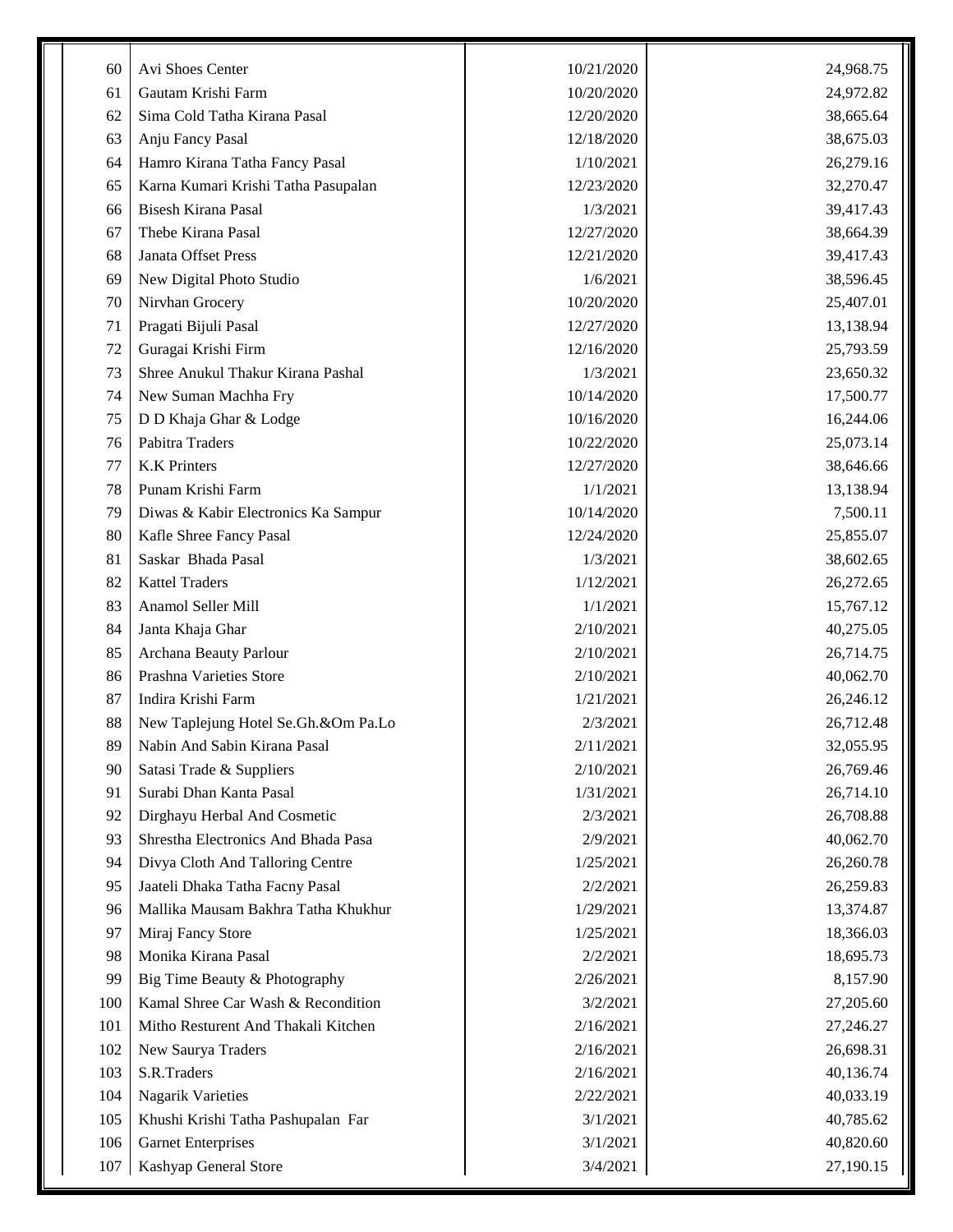| 108 | <b>Rr</b> Variety                   | 3/1/2021  | 27,316.85 |
|-----|-------------------------------------|-----------|-----------|
| 109 | Gauradaha Furnishing Center         | 3/9/2021  | 40,793.91 |
| 110 | Kalpana Khaja Ghar                  | 3/9/2021  | 40,794.41 |
| 111 | Kalawati Kirana Pasal               | 3/4/2021  | 40,824.27 |
| 112 | Nira Kirana Pasal                   | 2/17/2021 | 40,051.50 |
| 113 | My Shop                             | 2/26/2021 | 27,331.22 |
| 114 | <b>Pranish Traders</b>              | 2/24/2021 | 27,190.15 |
| 115 | Baral Bakhra Palan Tatha Krishi Fir | 2/28/2021 | 40,001.52 |
| 116 | Bharati Kirana Pasal                | 2/25/2021 | 32,048.86 |
| 117 | Anjana Beauty Parlour And Silai Kat | 2/21/2021 | 13,344.00 |
| 118 | Khushi Meat Products                | 2/21/2021 | 13,340.54 |
| 119 | Laxmi Bhandar                       | 2/24/2021 | 40,009.11 |
| 120 | Nirmala Silai Katai Tatha Prashiksh | 3/5/2021  | 13,595.52 |
| 121 | Meera Beauty Parlour                | 2/16/2021 | 26,710.97 |
| 122 | Letang Bhogtani Traders             | 3/10/2021 | 27,291.67 |
| 123 | Aathrai Khaja Ghar                  | 3/31/2021 | 41,545.80 |
| 124 | Royal Khadhya Udhyog                | 4/1/2021  | 40,736.32 |
| 125 | Khudra Kirana Pasal                 | 4/4/2021  | 14,017.96 |
| 126 | Pathivara Suppliers                 | 3/17/2021 | 27,674.63 |
| 127 | <b>Everest Opticals</b>             | 4/7/2021  | 27,846.19 |
| 128 | <b>Kushal Traders</b>               | 4/8/2021  | 22,459.69 |
| 129 | New Ilam Chasma Ghar                | 4/7/2021  | 28,145.40 |
| 130 | Chaudhary Bhada Pasal               | 4/7/2021  | 27,681.35 |
| 131 | Chocolate House                     | 3/30/2021 | 40,708.50 |
| 132 | Prapade Stores                      | 3/22/2021 | 40,929.99 |
| 133 | Dipika Traders                      | 3/21/2021 | 40,771.83 |
| 134 | Kalpana Kapada Pasal                | 3/22/2021 | 27,160.36 |
| 135 | Newa Mobile And Accessories         | 4/6/2021  | 27,668.43 |
| 136 | Anjali Furniture Center             | 3/24/2021 | 27,678.28 |
| 137 | Kumari Furnishing Center            | 3/23/2021 | 27,686.90 |
| 138 | R.N. Medicine Center                | 4/1/2021  | 41,494.45 |
| 139 | Siddhavalley Gaipalan Firm          | 3/26/2021 | 41,494.22 |
| 140 | Harihar Arganic Krishi Firm         | 4/1/2021  | 41,494.22 |
| 141 | <b>Mega Printers</b>                | 3/18/2021 | 27,200.83 |
| 142 | Shiv Shakti Bhada Pasal             | 3/22/2021 | 27,159.85 |
| 143 | Gita Devi Cosmetic Pasal            | 4/5/2021  | 27,663.06 |
| 144 | S&S Books And Stationary            | 4/2/2021  | 41,601.85 |
| 145 | Swapnil Trade Concern               | 3/28/2021 | 30,262.58 |
| 146 | Asika Shoe Center                   | 3/14/2021 | 27,228.59 |
| 147 | New Pathivara Tayloring Center      | 3/14/2021 | 40,782.88 |
| 148 | Santona Khaja Ghar                  | 3/16/2021 | 19,029.70 |
| 149 | New Nepal Diesel Service            | 3/28/2021 | 13,588.85 |
| 150 | Shiwakoti Chappal Udhyog            | 3/24/2021 | 35,300.87 |
| 151 | Kamalaz Nails And Beauty Training C | 3/15/2021 | 41,496.66 |
| 152 | Rameshwor Mistan Bhandar And Ramesh | 3/26/2021 | 41,498.71 |
| 153 | Pathibhara Printers                 | 3/31/2021 | 27,662.96 |
| 154 | Sangroula Kirana Pasal              | 3/24/2021 | 21,723.89 |
| 155 | Aradhya Electronics & Mobile Pasal  | 3/31/2021 | 41,533.55 |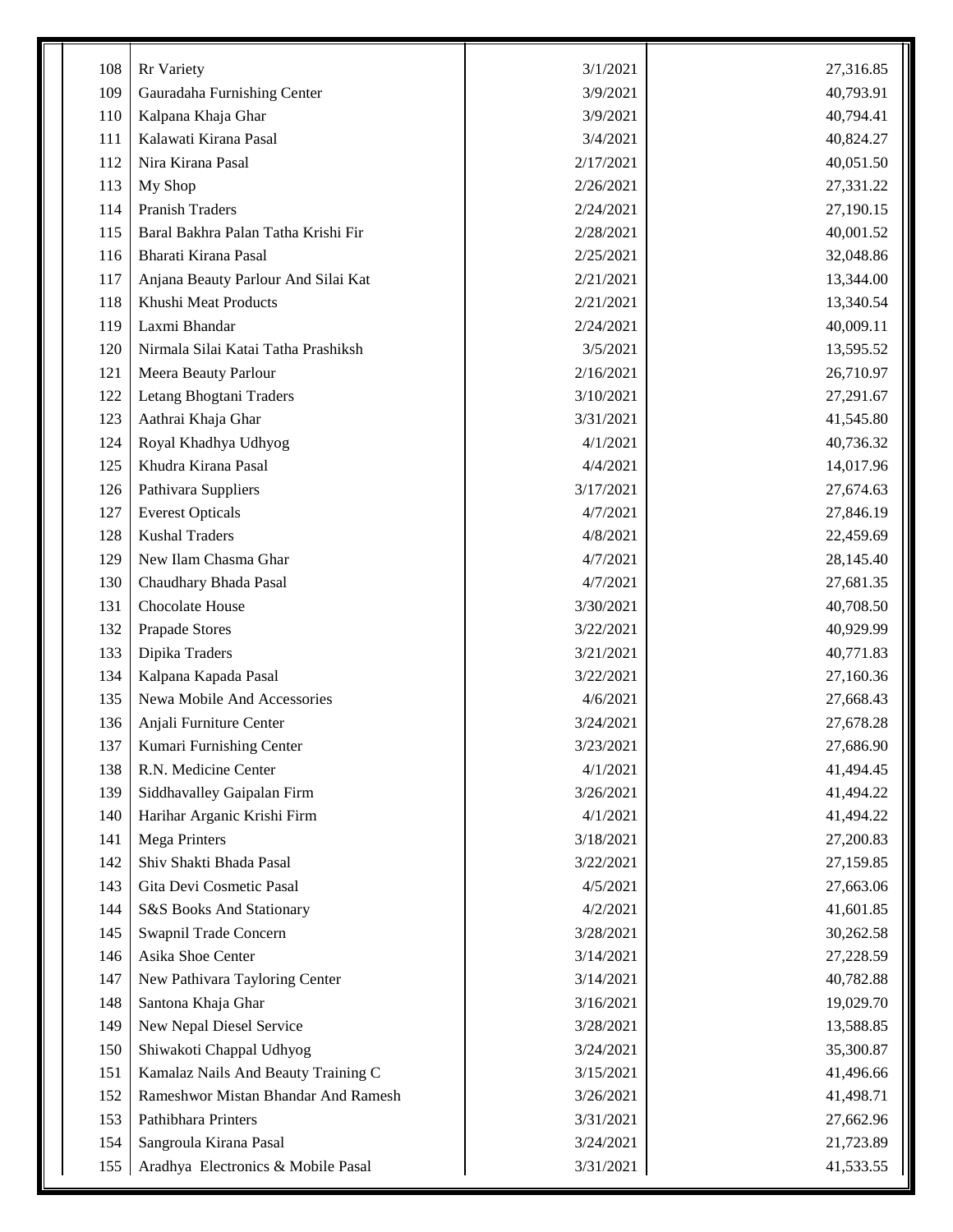| 156 | Thapaliya Dental Lab                | 4/11/2021  | 27,683.27 |
|-----|-------------------------------------|------------|-----------|
| 157 | Raising Hotel                       | 3/24/2021  | 8,146.72  |
| 158 | <b>Richa Fancy Collection</b>       | 4/1/2021   | 13,832.41 |
| 159 | Yuwak Krishi Firm                   | 3/21/2021  | 41,529.11 |
| 160 | Shrestha Varieties                  | 4/18/2021  | 41,499.82 |
| 161 | Jharna Kirana Pasal                 | 4/20/2021  | 13,821.14 |
| 162 | New Jibika Enterprises              | 4/23/2021  | 27,903.75 |
| 163 | Sambriddhi Bakhra Palan Farm        | 5/2/2021   | 28,142.30 |
| 164 | <b>Barpeepal Flavours</b>           | 4/29/2021  | 33,770.75 |
| 165 | Mahakali Bakhra Firm                | 4/18/2021  | 13,821.86 |
| 166 | Shristhi Krishi Tatha Pasupalan Fir | 4/25/2021  | 13,812.38 |
| 167 | Milan Cold Store                    | 5/2/2021   | 27,615.74 |
| 168 | Ashma Cosmetic Pasal                | 4/18/2021  | 27,671.62 |
| 169 | Kerung Dhaka Kapda Udhyog           | 4/25/2021  | 28,144.16 |
| 170 | Kavya Kirana Store                  | 4/20/2021  | 39,976.64 |
| 171 | Hamro Tiptop                        | 4/18/2021  | 13,825.85 |
| 172 | Hari Maya Krishi Firm               | 06/02/2021 | 28,115.23 |
| 173 | Karki Krishi Bhandar                | 06/09/2021 | 28,610.79 |
| 174 | Orchid Family Saloon                | 06/08/2021 | 42,915.98 |
| 175 | Om Shanti Hotel                     | 07/14/2021 | 25,573.49 |
| 176 | Dhanushmode Mart                    | 07/04/2021 | 34,896.79 |
| 177 | Pabitra Varities Stores             | 06/27/2021 | 42,921.69 |
| 178 | <b>Basnet Kirana Pasal</b>          | 06/30/2021 | 38,384.78 |
| 179 | Puja Grill And Truss                | 07/11/2021 | 40,094.42 |
| 180 | Goma Krishi Firm                    | 07/12/2021 | 34,497.18 |
| 181 | Gajurmukhi Varieties                | 07/09/2021 | 36,393.55 |
| 182 | Apsara Wholesale Kirana Pasal       | 07/09/2021 | 40,005.52 |
| 183 | Mainali Varrities                   | 07/12/2021 | 26,715.38 |
| 184 | Subedi Kapada Pasal                 | 07/09/2021 | 22,531.02 |
| 185 | Garibdas Puja Bhandar               | 06/17/2021 | 27,961.82 |
| 186 | Pragati Krishi Tatha Pasupalan Firm | 07/22/2021 | 40,623.74 |
| 187 | Pahuna Hotel                        | 08/02/2021 | 12,848.56 |
| 188 | Sita Kirana Pasal                   | 07/18/2021 | 37,033.36 |
| 189 | Bhattarai Bijuli Bhandar            | 07/22/2021 | 40,644.73 |
| 190 | Bindabasini Kirana                  | 07/27/2021 | 26,008.20 |
| 191 | D.K. Enterprises                    | 07/27/2021 | 25,508.56 |
| 192 | <b>Angel Beauty Parlour</b>         | 07/29/2021 | 18,862.39 |
| 193 | Sangpang Metal Furniture Udyog      | 07/20/2021 | 32,898.47 |
| 194 | Jaya Siddakali Store                | 08/12/2021 | 24,053.88 |
| 195 | Our Collection                      | 08/12/2021 | 22,659.89 |
| 196 | Didi Bhai Hotel                     | 9/2/2021   | 9,407.73  |
| 197 | New Neha Lovely Pasal               | 9/12/2021  | 4,643.91  |
| 198 | Pathivara Kirana Pasal              | 8/29/2021  | 32,346.80 |
| 199 | Karki Pashupalan Farm               | 9/7/2021   | 20,090.17 |
| 200 | Chadani Bahuudeshiya Krishi Farm    | 9/9/2021   | 19,524.67 |
| 201 | Bina Krishi Firm                    | 9/10/2021  | 11,755.45 |
| 202 | New Unisha Mo.Parts And Workshop    | 8/20/2021  | 22,725.67 |
| 203 | New Fancy Collection                | 9/13/2021  | 11,456.75 |
|     |                                     |            |           |